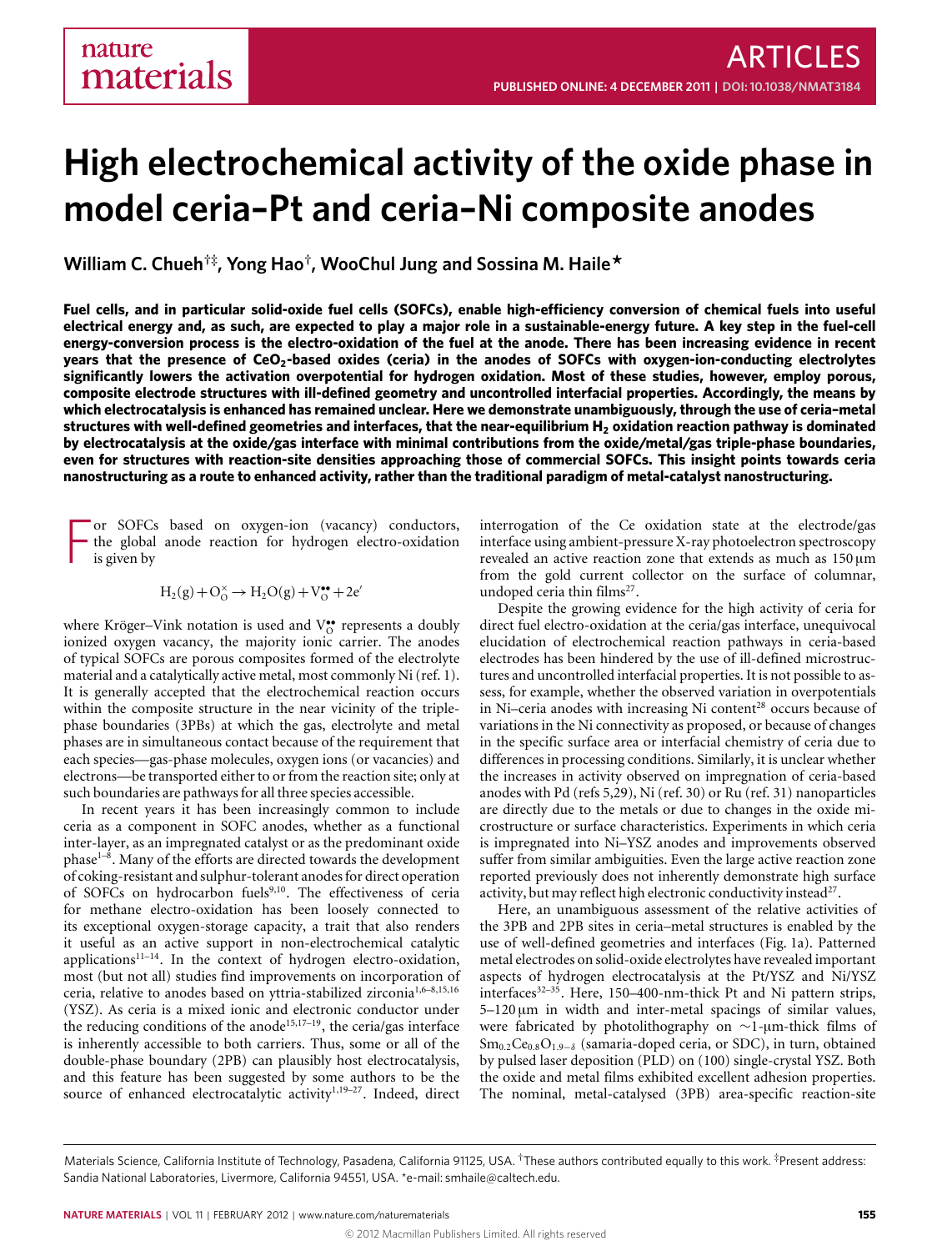

<span id="page-1-0"></span>**Figure 1** | **Patterned metal on thin-film ceria as a model system to study competing electrochemical reactions. a**, Schematic depicting the two macroscopic reaction sites present in a ceria–metal patterned electrode and the corresponding surface reaction and bulk diffusion steps. Bulk pathways involving the metal are not shown. **b**, Patterned electrode with an embedded current collector that eliminates contribution from the metallic phase. **c-h**, Planar SEM images of corresponding electrode structures, recorded after electrochemical characterization under H<sub>2</sub>-H<sub>2</sub>O–Ar atmospheres at 650 °C.  $(SDC = Sm_{0.2}Ce_{0.8}O_{1.9-\delta}$ , YSZ = Y<sub>0.16</sub>Zr<sub>0.84</sub>O<sub>1.92</sub>.)

density,  $d_{3PB}$ , ranged from  $1.3 \times 10^2$  to  $2.0 \times 10^3$  cm<sup>-1</sup> and the ceria-catalysed (2PB) reaction-site density,  $d_{2PB}$ , from 0.06 to 0.75 (Supplementary Table S1). Thus, a maximum  $d_{3PB}$  to  $d_{2PB}$  ratio of  $\sim$ 4 × 10<sup>3</sup> cm<sup>-1</sup>, comparable to those of composite electrodes used in commercial SOFCs, typically around  $2 \times 10^4$  cm<sup>-1</sup> (ref. [36\)](#page-6-7) was attained in a model configuration. A modified geometry, with embedded Pt current collectors, was additionally employed to directly probe the ceria surface activity in the absence of 3PBs [\(Fig.](#page-1-0) [1b](#page-1-0)).

# **Suitability of films for electrochemical studies**

Bulk chemical analysis by electron probe methods established that thin-film composition was identical, within error, to that of the PLD target. In-plane and out-of-plane X-ray diffraction analyses revealed that the films were epitaxial to the substrate (Supplementary Fig. S1a–c) with an out-of-plane lattice constant of 5.441 Å, comparable to that of bulk samples (5.433 Å; ref. [37\)](#page-6-8). Cross-sectional transmission electron microscopy and selective area diffraction further confirmed the epitaxial nature of the film (Supplementary Fig. S1d), although the bulk-like value of the lattice constant in the film indicates negligible strain. In the vicinity of the SDC/YSZ interface, the electron diffraction pattern shows only the presence of peaks due to SDC and YSZ (Supplementary Fig. S1e), indicating the absence of a second phase at the interface, even after an additional annealing step at 900 ◦C for 20 h. This result is further supported by high-spatial-resolution chemical analysis across the substrate/film interface, which did not reveal detectable levels of cation inter-diffusion.

As shown in [Fig.](#page-1-0) [1,](#page-1-0) in-plane electron migration is a key step in the reaction pathways and for this reason must be assessed. The in-plane conductivity, measured for SDC grown on YSZ (see Supplementary Information for details), was found to show the characteristic electrolytic and mixed conducting regimes typical of trivalent-doped ceria exposed to moderately reducing conditions. The total conductivity can be expressed as  $\sigma_{\text{tot}} = \sigma_{\text{ion}} + \sigma_{\text{eon}}(p_{\text{O}_2})$ , where the subscripts 'ion' and 'eon' indicate ionic and electronic partial conductivity, respectively. The ionic conductivity, measured under  $p_{O_2} = 0.21$  atm, is comparable to that reported for bulk materials<sup>[38](#page-6-9)</sup> (Supplementary Fig. S2a). Subtraction of this ionic component from the total conductivity yields the electronic contribution (Supplementary Fig. S2b). The expected  $p_{O_2}^{-1/4}$  dependence<sup>[15,](#page-5-7)[19](#page-5-10)[,39](#page-6-10)</sup> is clearly observed. Furthermore, the temperature dependence between 550 and 650 ◦C implies an activation energy of ∼2.48 eV, comparable to those of microcrystalline materials (2.30 eV; ref. [38\)](#page-6-9), shown alongside the present results in Supplementary Fig. S2c, whereas the absolute value of the electronic conductivity is also in reasonable agreement with literature values. Moreover, as reported previously<sup>[40](#page-6-11)</sup>, the Ce<sup>3+</sup> to Ce<sup>4+</sup> oxidation enthalpy and entropy for similarly prepared epitaxial films match closely with bulk values<sup>[41](#page-6-12)</sup>. Thus, the films exhibit bulk-like characteristics, serving as appropriate representatives of ceria in microcrystalline, composite anode electrodes.

Essential to a study involving patterned electrodes is that the pattern features remain fixed over the course of the measurement. Images of the patterned films obtained after electrochemical characterization ( $T_{\text{max}} = 650 \degree \text{C}$ ,  $p_{\text{H}_2,\text{max}} = 0.13 \text{ atm}$ ; [Fig.](#page-1-0) [1c](#page-1-0),d,f,g) show that indeed the patterned metals remain intact and retain sharply defined edge features. Despite grain growth in the metal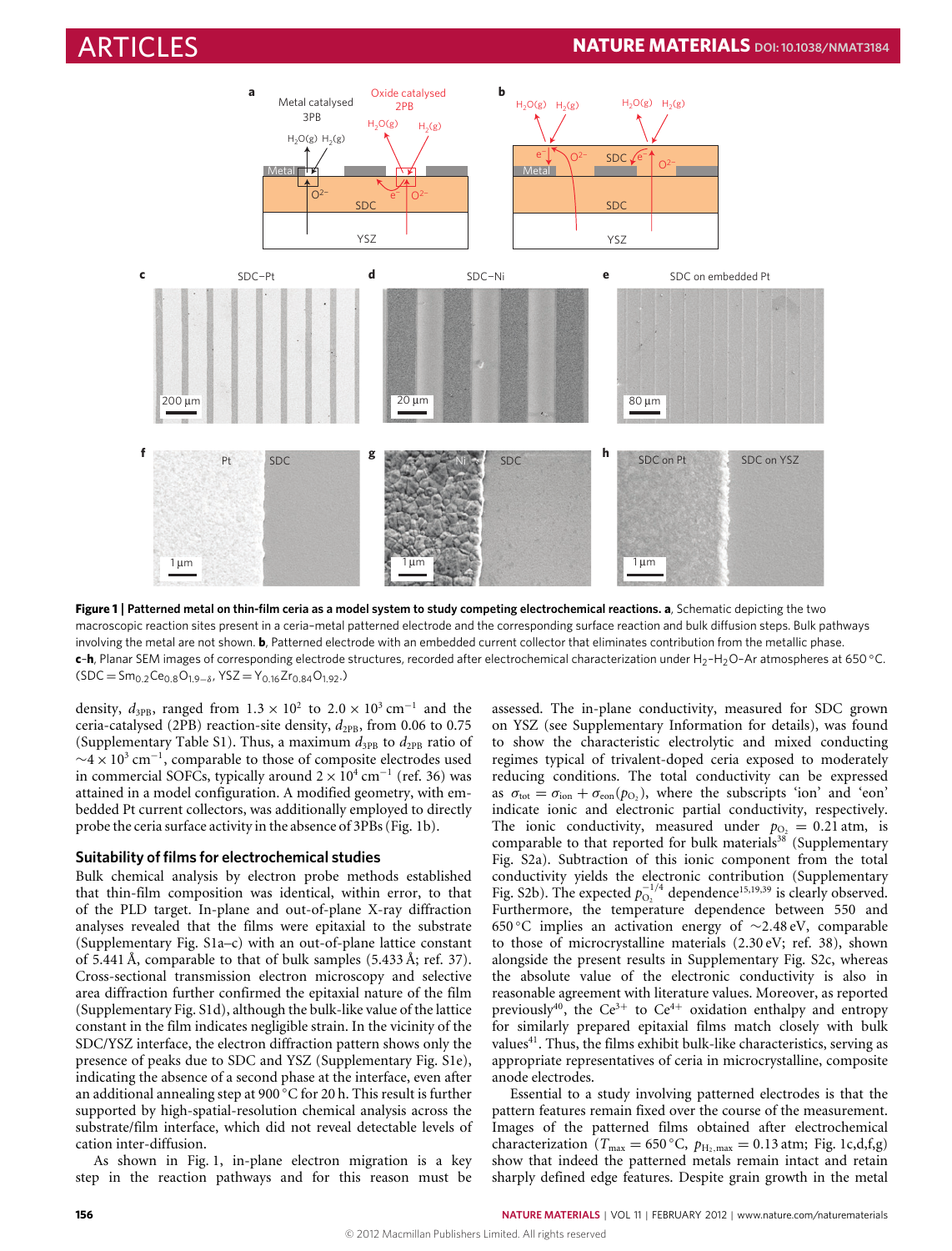

<span id="page-2-0"></span>**Figure 2** | **Typical impedance spectra obtained from ceria–metal patterned electrodes presented in Nyquist form. a**,**b**, Spectra are collected at 650 ◦C from electrochemical cells with Pt patterns on top of ceria thin film (**a**) and with an embedded Pt current collector sandwiched between two ceria thin-film layers (**b**). The solid lines represent fits.  $p_{\text{H}_2} = 0.13$  atm and  $p_{H_2O} = 0.0057 - 0.0058$  atm.

film (particularly noticeable in Ni), increases in the metal-feature perimeter were minimal, and, similarly, the formation of macroscopic pores was essentially negligible. The slight microstructural evolution detected is accounted for by reporting quantities relative to the actual dimensions of the Pt or Ni features and the surface area of the SDC films, as determined from image analysis (Supplementary Table S1). As might be expected, the embedded current collectors retained even greater structural integrity over the course of the measurement. It was found that the SDC deposited over Pt exhibited a dense, columnar morphology distinct from the featureless morphology over YSZ [\(Figs](#page-1-0) [1e](#page-1-0),h and Supplementary Fig. S1f). The r.m.s. roughness after electrochemical characterization (Supplementary Fig. S3) was slightly greater over Pt than YSZ (1.9 versus 1.4 nm), but is considered sufficiently similar to have minimal impact on electrochemical behaviour. The overall low roughness justifies equating the 2PB reaction area with the projected area, given the comparable planar feature size. Additional imaging of the SDC deposited over Pt, achieved through focused ion beam cross-sectioning and *in situ* scanning electron microscopy (SEM), revealed the oxide overlayer to be free of detectable porosity (Supplementary Fig. S4), where, again, the imaging was carried out after electrochemical characterization. Beyond morphological features, it is also critical for such a study that the surface chemistry be well characterized. Using Auger electron spectroscopy, both the metal and SDC regions in the cells with metal exposed were found, after electrochemical measurements, to be free of macroscopic surface inter-diffusion (beyond 1  $\mu$ m), Supplementary Fig. S5, whereas the 3PB regions, as examined by transmission electron microscopy (Supplementary Fig. S6), showed no surface impurity phases or, within detection limits, enhancement of surface impurities. Similarly, the SDC surface of the cell with an embedded current collector was found to be free of Pt, as probed by X-ray photoelectron spectroscopy after electrochemical characterization. Si was the only impurity element detected, with the cation fraction of the order of 0.2.

# **Electrochemical behaviour**

For samples with metal features on top of SDC film, the zero-bias impedance response [\(Fig.](#page-2-0) [2a](#page-2-0)), plotted in Nyquist form, always consisted of one nearly perfect semi-circle, displaced from the origin by the YSZ ionic resistance as well as the current collector sheet resistance, where the arc reflects the characteristics of the electrochemical reaction and the SDC film. As shown elsewhere for similarly thick SDC films but with porous paste electrodes, the large capacitance response, ranging from 0.021 to 0.32 F cm<sup>−</sup><sup>2</sup> , is dominated by the chemical capacitance of the mixed conductor<sup>[40](#page-6-11)</sup>. The resistance, as further supported by the gas-atmosphere dependence presented below, is dominated by an electrochemical process that occurs on the external surface, as might be expected given the epitaxial and impurity-free nature of the SDC/YSZ internal interface. Furthermore, the absence of a Warburg-like diffusion response implies that in-plane electron migration (from the ceria-catalysed reaction sites to the metal) is not rate-limiting<sup>[42](#page-6-13)</sup>. The impedance response of the cell with embedded metal exhibited features identical to those of the cells with exposed current collectors [\(Fig.](#page-2-0) [2b](#page-2-0)).

On varying the metal-catalysed reaction-site (3PB) density by a factor of 16 while holding the ceria-catalysed reaction-site (2PB) density constant, it was observed that the electrochemical activity remains essentially unchanged and is moreover independent of the choice of metal [\(Fig.](#page-3-0) [3a](#page-3-0),b). Here the electrochemical reaction resistance normalized to the total cell area is plotted versus 3PB density. The same behaviour was observed across a wide range of hydrogen and water vapour partial pressures. In the double-logarithmic plots a slope of 1 would indicate either that the reactions occur preferentially on the metal-catalysed sites or that lateral electron diffusion is rate-limiting; the observed slope  $-0.13 \pm 0.06$  for ceria–Pt and  $+0.1 \pm 0.3$  for ceria–Ni (averaged under all conditions examined, see Supplementary Table S2) indicates that the reactions occur on the ceria-catalysed sites, with minimal contributions from the metal catalysts at the reaction-site densities probed and with negligible diffusion overpotential. The similarity in the absolute values for reaction resistance between Ni and Pt further supports the conclusion that the 3PBs contribute minimally to the overall reaction rate. Moreover, whereas it is largely independent of 3PB site density, the electrochemical reaction resistance exhibited a strong dependence on gas-phase composition. The nature of this dependence is similar between the Ni and Pt samples, indicating similar mechanistic pathways and further supporting the proposition of a reaction that occurs predominantly on the ceria surface.

In contrast to the metal-catalysed reaction-site density, the ceria-catalysed reaction-site density has a clear impact on global electrode activity. The double-logarithmic plots of area-specific electrode resistance versus 2PB site density (at constant 3PB site density) in [Fig.](#page-3-0) [3c](#page-3-0),d reveal average slopes of  $1.0 \pm 0.3$  for Pt and  $1.2 \pm 0.3$  for Ni (see Supplementary Table S2 for sample details), consistent with the behaviour expected for reactions that occur over the ceria/gas interface. This particular result further demonstrates that the predominant reaction pathway does not involve the metal patterns directly, that is, through mechanisms such as diffusion of adsorbates along the vertical grain boundaries of the metal thin films, surface adsorption followed by diffusion on the metal towards the 3PB, or reactions on any unintentional 3PB sites created by pin holes that cannot be imaged by SEM. Were the pathway to involve the patterned metal, the activity would be expected to be proportional to the area of the metal, and a slope of −1 would be expected in the double-logarithmic plot.

Scatter in the data in [Fig.](#page-3-0) [3](#page-3-0) is associated with the reproducibility of the SDC thin-film growth conditions. Within each deposition batch (up to four samples at a time), the variation in the measured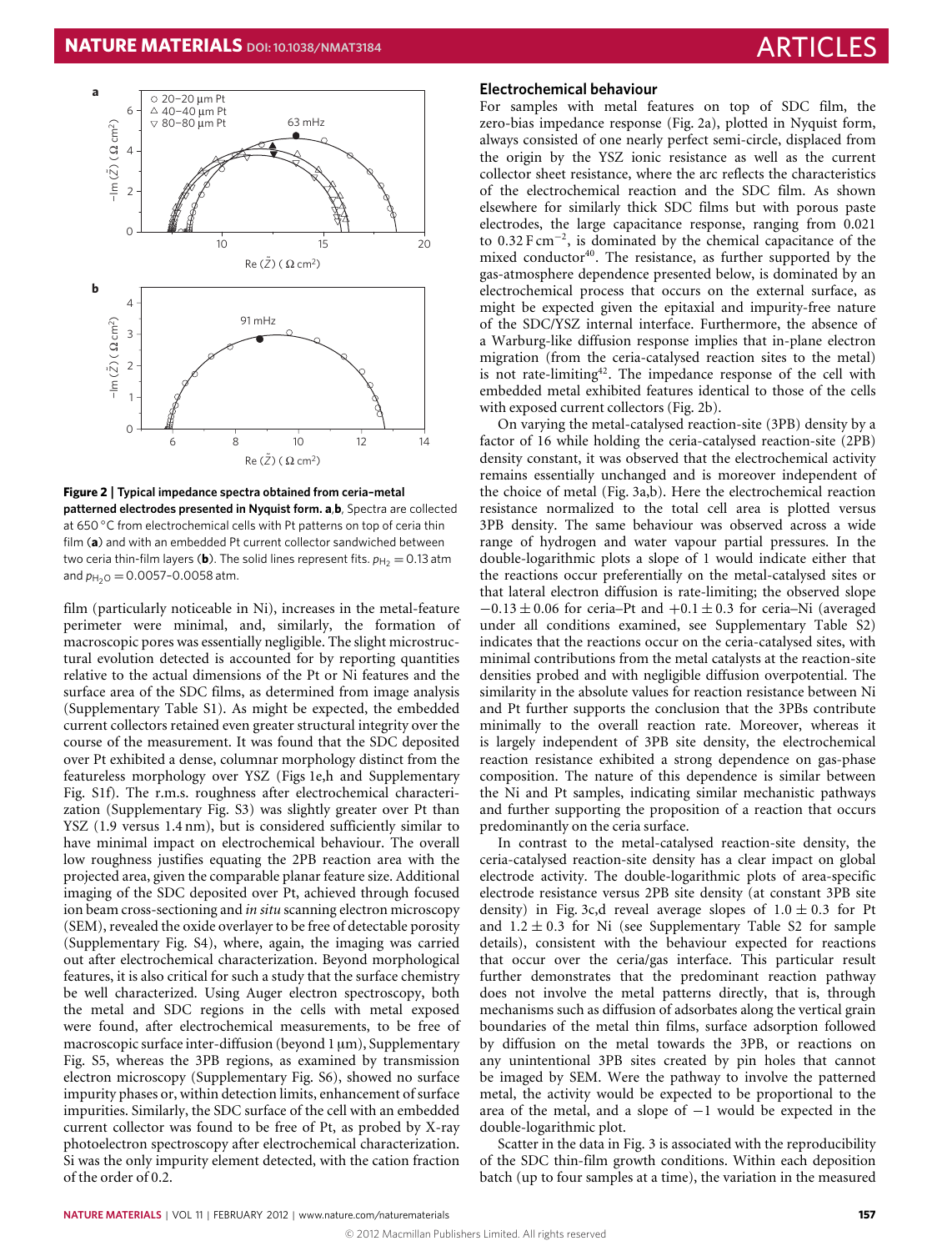

<span id="page-3-0"></span>**Figure 3** | **Electrochemical activity in ceria–metal model electrodes.** Filled symbols, Pt; open symbols, Ni. **a**–**d**, Activity as a function of the metal-catalysed, 3PB reaction-site density at 650 ◦C (with the nominal 2PB density held constant at 0.5) (**a**,**b**), and the ceria-catalysed, 2PB reaction-site density (with the nominal 3PB density held constant at 125 cm<sup>−1</sup>) (**c,d**).  $\tilde{R}$  represents resistance values normalized by the total electrode area. In **a,c**, the hydrogen partial pressure is held constant at 0.013 atm (Pt) and at 0.016 atm (Ni); in **b**, the water vapour pressure is held constant at ∼0.0058 atm (Pt) and at ∼0.0052 atm (Ni); in **d**, the water vapour pressure is held constant at ∼0.0057 atm. Error bars indicate the variation in the electrode resistances of nominally identical ceria films deposited simultaneously.

resistance for nominally identical cells was found to be 25% (shown as error bars in [Fig.](#page-3-0) [3\)](#page-3-0), possibly owing to the variation in substrate temperature during growth. Batch-to-batch variation due to variable PLD conditions and impurity levels is expected to be greater. The slopes in the double-logarithmic plots are calculated using only samples from the same batch.

Turning to the results of the embedded-metal geometry [\(Fig.](#page-4-0) [4\)](#page-4-0), it is apparent that the surface reaction resistances with and without 3PBs are almost identical. Here, the data for the exposed electrode configuration are normalized to the exposed ceria surface area (2PB site density) and only the results for the Pt samples, which exhibited less scatter than the Ni samples (and for which a greater number of measurements were carried out) are shown. In the absence of normalization for exposed ceria surface area, the embedded-metal geometry leads to a higher absolute activity, presumably due to its greater 2PB site density. The possibility that new, active and accessible 3PBs are created at the interface between the Pt and the SDC overlayer is remote owing to the high physical density of the deposited oxide. These results thus provide direct and conclusive evidence that the metal contributes minimally to the measured reaction rates under the conditions examined. Returning to the relationship between gas species and surface reaction rate, the data reveal a power-law dependence,  $p_{\text{gas}}^n$ , of electrode conductance on gas-phase partial pressure. The derived exponents are 0.4 for both hydrogen and water vapour in the case of the exposed electrode geometry (with error bars originating from the averaging of the data from [Fig.](#page-3-0) [3\)](#page-3-0), and are comparable to the values (0.3 for both gases) obtained for the embedded-metal geometry. Although relevant for assessing atomistic level mechanisms, elucidation of the origin of these exponents is beyond the scope of this work. Irrespective of mechanism and slight scatter in the data, the conclusion of predominant activity at the 2PBs remains.

In light of the quantitative determination of the surface interfacial reactivity and the electronic conductivity, it is possible to carry out a self-consistency check on the expected contribution of in-plane electronic diffusion to the measured resistance and to also estimate the extent of the electrochemical reaction zone. On the basis of the observation that the reaction is dominated by the surface reaction pathway, it can be concluded that sufficient in-plane electron diffusion occurs so as to facilitate reactions far away from the metal (which serves as the current collector) and, hence, the diffusion resistance must be small when compared with the surface resistance. At first glance this result is surprising given the low electronic conductivity of SDC (between 0.034 and 0.17 S cm<sup>−</sup><sup>1</sup> under the moderately reducing conditions examined). However, what establishes the significance of electron diffusion as a rate-limiting process is not the absolute electronic conductivity, but rather the relative magnitudes of the characteristic electron diffusion length, *L*<sub>C</sub>, and the physical diffusion length (one-half of the inter-metal spacing). Approximating the lateral diffusion as a one-dimensional process, as justified by the low aspect ratio of the system, the characteristic diffusion length becomes  $L_{\text{C}} = \sqrt{\sigma_{\text{eon}} \tilde{R}^* l}$ , where  $\sigma_{\text{eon}}$  is the electronic conductivity,  $\tilde{R}^*$  is the area-specific resistance of the ceria–gas reaction site and *l*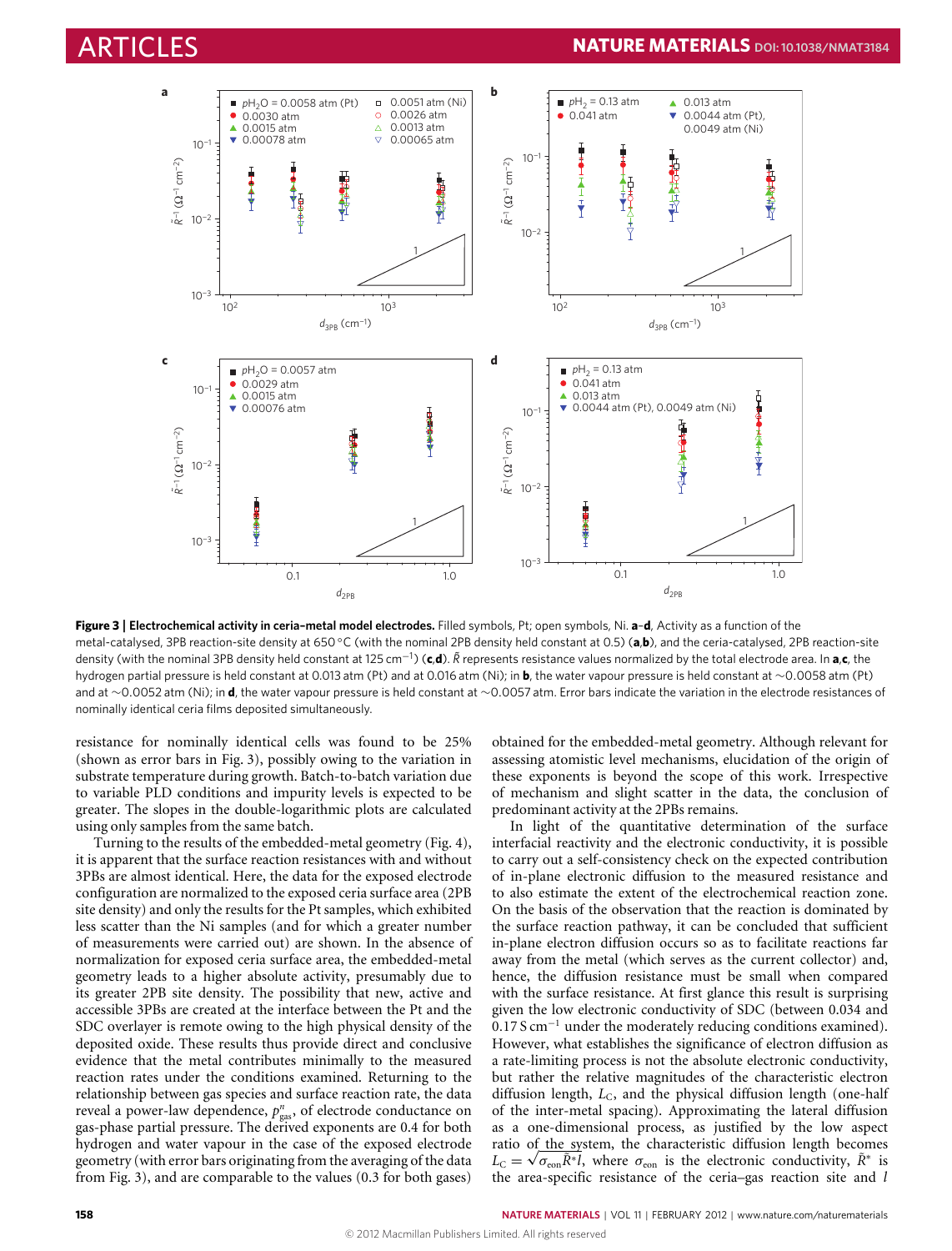# **NATURE MATERIALS** DOI: [10.1038/NMAT3184](http://www.nature.com/doifinder/10.1038/nmat3184)



<span id="page-4-0"></span>**Figure 4** | **Comparison of the electrochemical activity of ceria with and without metal 3PBs. a**,**b**, Electrochemical activity for ceria–Pt cells with exposed metal features (average values of all data points shown in Fig. 3) and ceria–Pt–ceria cells with embedded metal current collectors at 650 ◦C as a function of water vapour pressure (with  $p_{\mathsf{H}_2}$  held constant at 0.013 atm) (a) and as a function of hydrogen partial pressure (with  $p_{\text{H}_2\text{O}}$ held constant at ∼0.0057 atm) (**b**). *R˜*<sup>∗</sup> represents resistance values normalized by ceria/gas interfacial area. The error bars indicate the standard deviation of all measurements, ranging from 31 to 36%.

is the film thickness. The ratio of the physical diffusion length to the characteristic electron diffusion length, computed from experimentally measured parameters, is less than 1 under all conditions examined and attains a maximum value of 0.6 (for the sample with an inter-metal distance of  $120 \,\text{\upmu m}$ ). Thus, despite the high surface activity, the SDC films employed in this work exhibit sufficiently high electronic conductivity such that reactions can occur considerably removed from the metal current collector with minimal diffusion overpotential.

Motivated by the possibility of attaining exceptionally high electrode activity simply by increasing the specific surface area of the oxide phase (total surface area per unit projected electrolyte area), we modified the film deposition conditions so as to grow nanostructured columnar SDC films (see Methods for details). Well-ordered columns with a width of ∼200 nm were attained [\(Fig.](#page-4-1) [5a](#page-4-1)). To ensure that only the ceria activity contributed to the measured electrochemical response, gold current collectors with micrometre-sized grains were applied. Even with a relatively unoptimized current collection strategy (not all of the columns can easily be contacted), at 650 °C and under a humidified  $H_2$ atmosphere ( $p_{\text{H}_2\text{O}} = 0.023$  atm), an electrode resistance of just 0.60 Ω cm<sup>2</sup> was achieved from a  $\sim$ 2-μm-thick film [\(Fig.](#page-4-1) [5b](#page-4-1) and Supplementary Fig. S7). This level of activity exceeds the properties



**Figure 5** | **Microstructural and electrochemical characteristics of a porous, columnar SDC electrode with a feature size of** ∼**200 nm fabricated by PLD. a**, Cross-sectional SEM micrograph (imaged before application of current collector). **b**, Inverse of total electrode resistance at 650 ◦C, normalized by the projected area, as a function of hydrogen partial pressure.

<span id="page-4-1"></span>of the most promising of reported oxide anodes $43,44$  $43,44$ , despite the rather modest surface area enhancement achieved relative to a flat surface. Furthermore, preliminary investigations show that only  $\sim$ 0.36 Ω cm<sup>2</sup> of the total electrode resistance is, in fact, due to the surface electrochemical reaction (Supplementary Fig. S7), indicating a performance level approaching that of high-activity ceria-metal composite structures<sup>45-[47](#page-6-17)</sup>.

The combination of results presented here demonstrates unequivocally that ceria is inherently active towards hydrogen electro-oxidation and rationalizes the reports in the literature of higher fuel-cell power output when ceria is introduced into zirconia-based anodes, or completely replaces zirconia. The conclusions are furthermore in excellent qualitative agreement with our own previous studies<sup>[19,](#page-5-10)[22](#page-5-12)</sup>, which led to the hypothesis that the metal-catalysed pathway does not contribute significantly to electrocatalysis (Supplementary Fig. S8). The observation by some authors that the introduction of metal nanoparticles into ceria-based anodes with moderate oxide surface area enhances activity is not inconsistent with the supposition of inherently high reaction rates on ceria. It can be concluded that some metals indeed catalyse the electro-oxidation on the ceria surface, and, when applied as nanoparticles, the number density of reaction sites can be substantially greater than the 3PB site densities examined here, such that the catalyst particles contribute significantly to lowering overpotentials. However, for those electrode structures in which both the ceria oxide phase and the metallic phase are nanostructured, the relative reaction-site density  $(d_{3PB}$  to  $d_{2PB}$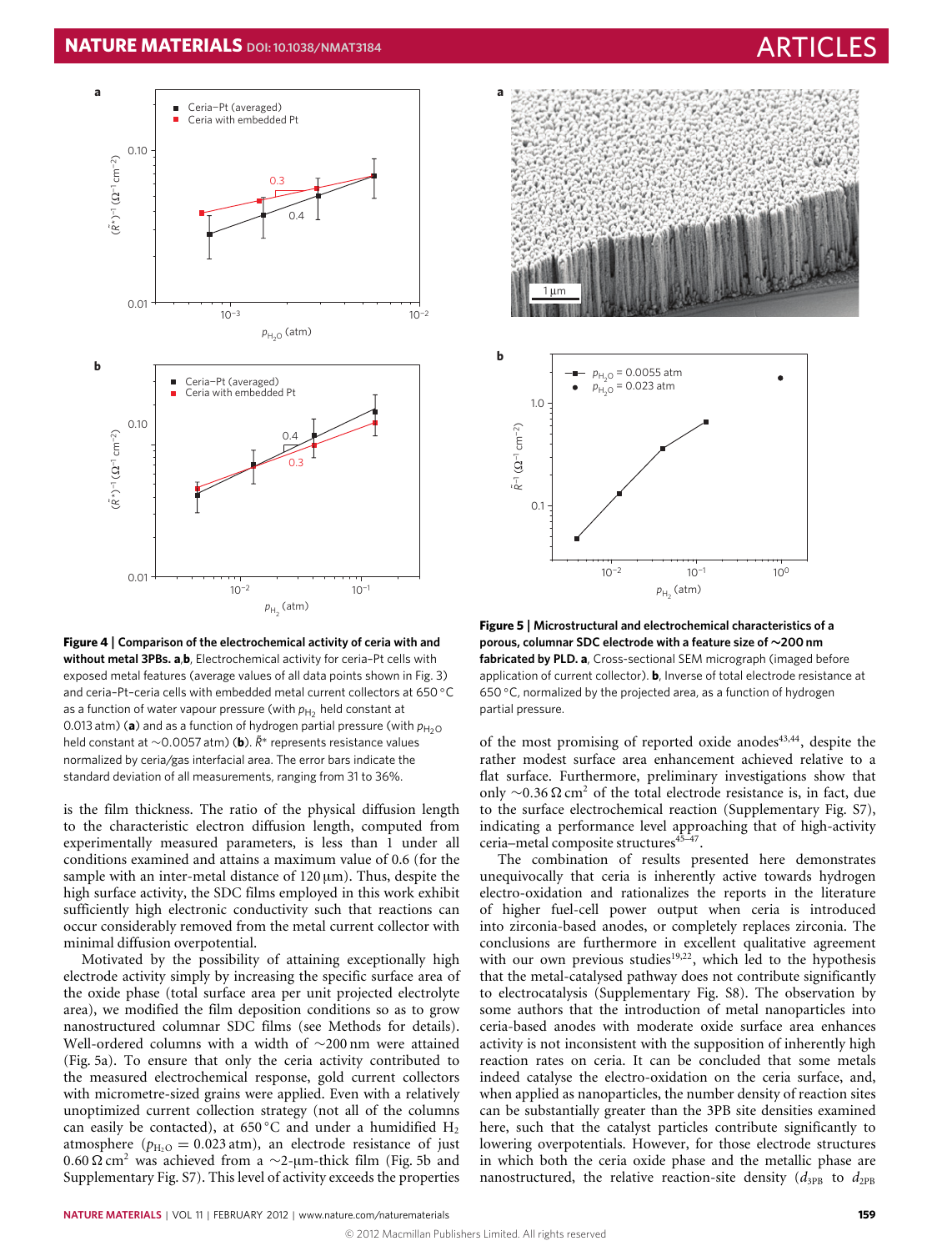ARTICLES **NATURE MATERIALS DOI:[10.1038/NMAT3184](http://www.nature.com/doifinder/10.1038/nmat3184)**

ratio) is unlikely, particularly after high-temperature operation, to substantially exceed the highest values used in this work  $(4 \times$ 10<sup>3</sup> cm<sup>−</sup><sup>1</sup> ), and the role of the nanoparticulate metals in achieving the observed high activity<sup>[45](#page-6-16)[,46](#page-6-18)</sup> may be surprisingly small. Composite ceria electrode structures are further distinguished from traditional electrodes relying on 3PB-catalysed electrochemical reactions in that the metallic phase need not be contiguous because the mixed conducting oxide facilitates the electron transport.

Recognition of the important role of active oxides for fuel electrocatalysis provides guidance for the design and fabrication of fuel-cell anodes with exceptional performance. Nanostructuring of the ceria oxide component, to enhance the 2PB area, may be equally or more important than nanostructuring of metal catalysts to enhance the 3PB length. Inherent thermal and redox stability of ceria nanostructures further adds to their potential as fuel-cell anodes. Although the specific configurations demonstrated here may not, for a host of potential reasons, reflect truly commercially relevant geometries, the result is clear: even in the absence of metal catalysts, ceria-based electrodes can be expected to deliver substantial power densities.

#### **Methods**

**Materials.** Electrochemical cells with symmetric electrodes, with either exposed or embedded metal features, were fabricated on both sides of  $10 \times 10$  mm  $\times$  0.5 mm (100) Y<sub>0.16</sub>Zr<sub>0.84</sub>O<sub>1.92</sub> (MTI) single crystals, which served as the oxygen-ion-conducting solid electrolyte. Thin-film  $Sm_{0.2}Ce_{0.8}O_{1.9-\delta}$ electrodes with a typical thickness of 1 µm were grown by PLD (Neocera, with a Coherent 102 KrF 248 nm excimer laser, ∼2 J cm<sup>−</sup><sup>2</sup> , 20 Hz). The PLD targets were compacted from high-purity commercial SDC powder (Nextech Materials) at 350 MPa using an isostatic press and sintered at 1,250 ◦C for 5 h. To avoid contamination, sacrificial layers, also YSZ, were placed between the substrate and the PLD heater stage. The growth temperature, measured by a thermocouple in direct contact with the YSZ wafer (bonded with Pt adhesive paste), was ∼650 ◦C. Average heating rates were 7 °C min<sup>-1</sup>. The deposition atmosphere was pure oxygen (5–20 mtorr). After deposition of the second side was completed, all samples were annealed in oxygen (100 torr) for 1 h in the PLD chamber at ∼650 ◦C.

Metal patterns (joined by a 1-mm-wide metal border) were fabricated by metal liftoff photolithography. First, a positive photoresist (Shipley 1813) was spin-coated onto YSZ substrates at 2,000–3,000 r.p.m., and baked at 115 °C for 150 s. Next, a glass mask plate metallized by chromium and with defined patterns was aligned with the samples in a contact aligner (Karl Suss MJB 3) and exposed to ultraviolet light for 45–75 s. The samples were then immersed in Microposit MF-319 solution for ∼30–60 s to develop the photoresist. After rinsing by deionized water and drying, the samples were cleaned using an oxygen plasma to remove residual organics and then transferred to a d.c. magnetron sputtering system (AJA International) where Pt (99.99% purity) or Ni (99.999% purity) was deposited atop the photoresist layer. Ar pressure during film growth was 3 mtorr. Growth rates were approximately 10 and 7 nm min<sup>−</sup><sup>1</sup> for Pt and Ni, respectively. Deposited current collectors were typically 150–200 nm thick for Pt and 300–400 nm thick for Ni. Metal liftoff was carried out by immersing the samples in acetone at room temperature. The above procedure was repeated for the other side of the substrate. For cells with embedded metal patterns, the patterned samples were first annealed in various  $H_2-H_2O-Ar$  atmospheres at 650 ◦C to eliminate microstructural evolution during subsequent second-layer ceria deposition (0.9 µm thick). Experiments were carried out specifically using a Pt pattern with metal strips 5 µm in width and spaced 35 µm apart. A relatively narrow metal line  $(5 \mu m)$  width is used to minimize the in-plane ionic transport distance and prevent a diffusion gradient from developing.

Symmetric cells with porous SDC electrodes were also prepared by PLD on YSZ single-crystal electrolytes ( $\sim$ 2 J cm<sup>-2</sup>, 20 Hz, 90 mtorr O<sub>2</sub>,  $\sim$ 650 °C). After annealing in oxygen (100 torr) for 20 min in the PLD chamber at ∼650 ◦C, the cell was cooled and Ar sputtered (AJA International, 3 mtorr, 50 W) for 80 min per side at room temperature, to improve contact with the current collector. Finally, Au paste (Nextech Materials Au-I-10) was applied by brush-painting and subsequently annealed at 700 ◦C for 2 h in stagnant air.

**Methods.** Electrode activity was characterized by electrochemical impedance spectroscopy under controlled temperatures and atmospheres. Before electrochemical measurements, the completed cells were cleaned by rinsing and soaking in acetone, isopropanol, deionized water and methanol, and dried by ultrahigh-purity compressed helium. The samples were then placed inside a continuous-flow alumina tube (20 mm inner diameter) to which  $H_2-H_2O-Ar$ was delivered through digital mass flow controllers, with some of the gas passed through a water bubbler placed inside an isothermal water bath. The total flow rate was kept constant at 101 cm<sup>3</sup> min<sup>-1</sup> (standard temperature and pressure). Effluent

humidity was monitored using a Rotronic Hygroflex capacitive sensor. Impedance measurements were made using a Solartron 1260A frequency response analyser at a zero bias with a perturbation amplitude of 20 mV. A four-probe configuration was used to minimize inductance effects from the wiring. All measurements were carried out at 650 ◦C and initial heating was carried out under a low hydrogen partial pressure to minimize incorporation of interstitial hydrogen into the metal. For the patterned dense electrodes, the gas partial pressures were limited to 0.13 atm  $(H<sub>2</sub>)$  and 0.006 atm  $(H<sub>2</sub>O)$  to avoid ceria film cracking due to chemical expansion and to minimize water-vapour-driven impurity segregations. Both the post-characterized metal and oxide films remained adhered to the substrate when pulled on using either Scotch or carbon tape. See Supplementary Information for details on physical and chemical characterizations.

### Received 1 April 2011; accepted 26 October 2011; published online 4 December 2011

#### **References**

- <span id="page-5-0"></span>1. Jiang, S. P. & Chan, S. H. A review of anode materials development in solid oxide fuel cells. *J. Mater. Sci.* **39,** 4405–4439 (2004).
- 2. Sholklapper, T. Z., Kurokawa, H., Jacobson, C. P., Visco, S. J. & De Jonghe, L. C. Nanostructured solid oxide fuel cell electrodes. *Nano Lett.* **7,** 2136–2141 (2007).
- 3. Kurokawa, H., Sholklapper, T. Z., Jacobson, C. P., De Jonghe, L. C. & Visco, S. J. Ceria nanocoating for sulfur tolerant Ni-based anodes of solid oxide fuel cells. *Electrochem. Solid State* **10,** B135–B138 (2007).
- 4. Gorte, R. J. & Vohs, J. M. Nanostructured anodes for solid oxide fuel cells. *Curr. Opin. Colloid Interface* **14,** 236–244 (2009).
- <span id="page-5-11"></span>5. Gross, M. D., Vohs, J. M. & Gorte, R. J. A strategy for achieving high performance with SOFC ceramic anodes. *Electrochem. Solid State* **10,** B65–B69 (2007).
- <span id="page-5-6"></span>6. Marina, O. A., Bagger, C., Primdahl, S. & Mogensen, M. A solid oxide fuel cell with a gadolinia-doped ceria anode: Preparation and performance. *Solid State Ion.* **123,** 199–208 (1999).
- 7. Tsai, T. & Barnett, S. A. Increased solid-oxide fuel cell power density using interfacial ceria layer. *Solid State Ion.* **98,** 191–196 (1997).
- <span id="page-5-1"></span>8. Tsai, T. & Barnett, S. A. Effect of mixed-conducting interfacial layers on solid oxide fuel cell anode performance. *J. Electrochem. Soc.* **145,** 1696–1701 (1998).
- <span id="page-5-2"></span>9. Murray, E. P., Tsai, T. & Barnett, S. A. A direct-methane fuel cell with a ceria-based anode. *Nature* **400,** 649–651 (1999).
- <span id="page-5-3"></span>10. Park, S., Vohs, J. M. & Gorte, R. J. Direct oxidation of hydrocarbons in solid-oxide fuel cell. *Nature* **404,** 265–267 (2000).
- <span id="page-5-4"></span>11. Fu, Q., Weber, A. & Flytzani-Stephanopoulos, M. Nanostructured Au–CeO<sub>2</sub> catalysts for low-temperature water-gas shift. *Catal. Lett.* **77,** 87–95 (2001).
- 12. Park, J. B. *et al.* High catalytic activity of  $Au/CeO<sub>x</sub>/TiO<sub>2</sub>(110)$  controlled by the nature of the mixed-metal oxide at the nanometer level. *Proc. Natl Acad. Sci. USA* **163,** 4975–4980 (2009).
- 13. Rodriguez, J. A. *et al*. Activity of CeO*<sup>x</sup>* and TiO*<sup>x</sup>* nanoparticles grown on Au(111) in the water–gas-shift reaction. *Science* **318,** 1757–1760 (2007).
- <span id="page-5-5"></span>14. Trovarelli, A. Catalytic properties of ceria and  $CeO<sub>2</sub>$ -containing materials. *Catal. Rev. Sci. Eng.* **38,** 439–520 (1996).
- <span id="page-5-7"></span>15. Eguchi, K., Setoguchi, T., Inoue, T. & Arai, H. Electrical properties of ceria-based oxides and their application to solid oxide fuel cells. *Solid State Ion.* **52,** 165–172 (1992).
- <span id="page-5-8"></span>16. Setoguchi, T., Okamoto, K., Eguchi, K. & Arai, H. Effects of anode material and fuel on anodic reaction of solid oxide fuel cells. *J. Electrochem. Soc.* **139,** 2875–2880 (1992).
- <span id="page-5-9"></span>17. Ruiz-Trejo, E. & Maier, J. Electronic transport in single crystals of Gd-doped ceria. *J. Electrochem. Soc.* **154,** 583–587 (2007).
- 18. Tuller, H. L. & Nowick, A. S. Small polaron electron-transport in reduced CeO<sup>2</sup> single-crystals. *J. Phys. Chem. Solids* **38,** 859–867 (1977).
- <span id="page-5-10"></span>19. Lai, W. & Haile, S. M. Impedance spectroscopy as a tool for chemical and electrochemical analysis of mixed conductors: A case study of ceria. *J. Am. Ceram. Soc.* **88,** 2979–2997 (2005).
- 20. Lu, C., Worrell, W. L., Vohs, J. M. & Gorte, R. J. A comparison of Cu-ceria-SDC and Au-ceria-SDC composites for SOFC anodes. *J. Electrochem. Soc.* **150,** A1357–A1359 (2003).
- 21. Lai, W. *Impedance Spectroscopy as a Tool for the Electrochemical Study of Mixed Conducting Ceria*. PhD thesis, California Inst. Technology, (2006).
- <span id="page-5-12"></span>22. Chueh, W. C., Lai, W. & Haile, S. M. Electrochemical behavior of ceria with selected metal electrodes. *Solid State Ion.* **179,** 1036–1041 (2008).
- 23. Ciucci, F., Chueh, W. C., Goodwin, D. G. & Haile, S. M. Surface reaction and transport in mixed conductors with electrochemically-active surfaces: A 2-D numerical study of ceria. *Phys. Chem. Chem. Phys.* **13,** 2121–2135 (2011).
- 24. DeCaluwe, S. C. *et al*. *In situ* characterization of ceria oxidation states in high-temperature electrochemical cells with ambient pressure XPS. *J. Phys. Chem. C* **114,** 19853–19861 (2010).
- 25. Nakamura, T. *et al*. Determination of the reaction zone in gadolinia-doped ceria anode for solid oxide fuel cell. *J. Electrochem. Soc.* **155,** 1244–1250 (2008).
- 26. Nakamura, T. *et al*. Electrochemical behaviors of mixed conducting oxide anodes for solid oxide fuel cells. *J. Electrochem. Soc.* **155,** 563–569 (2008).